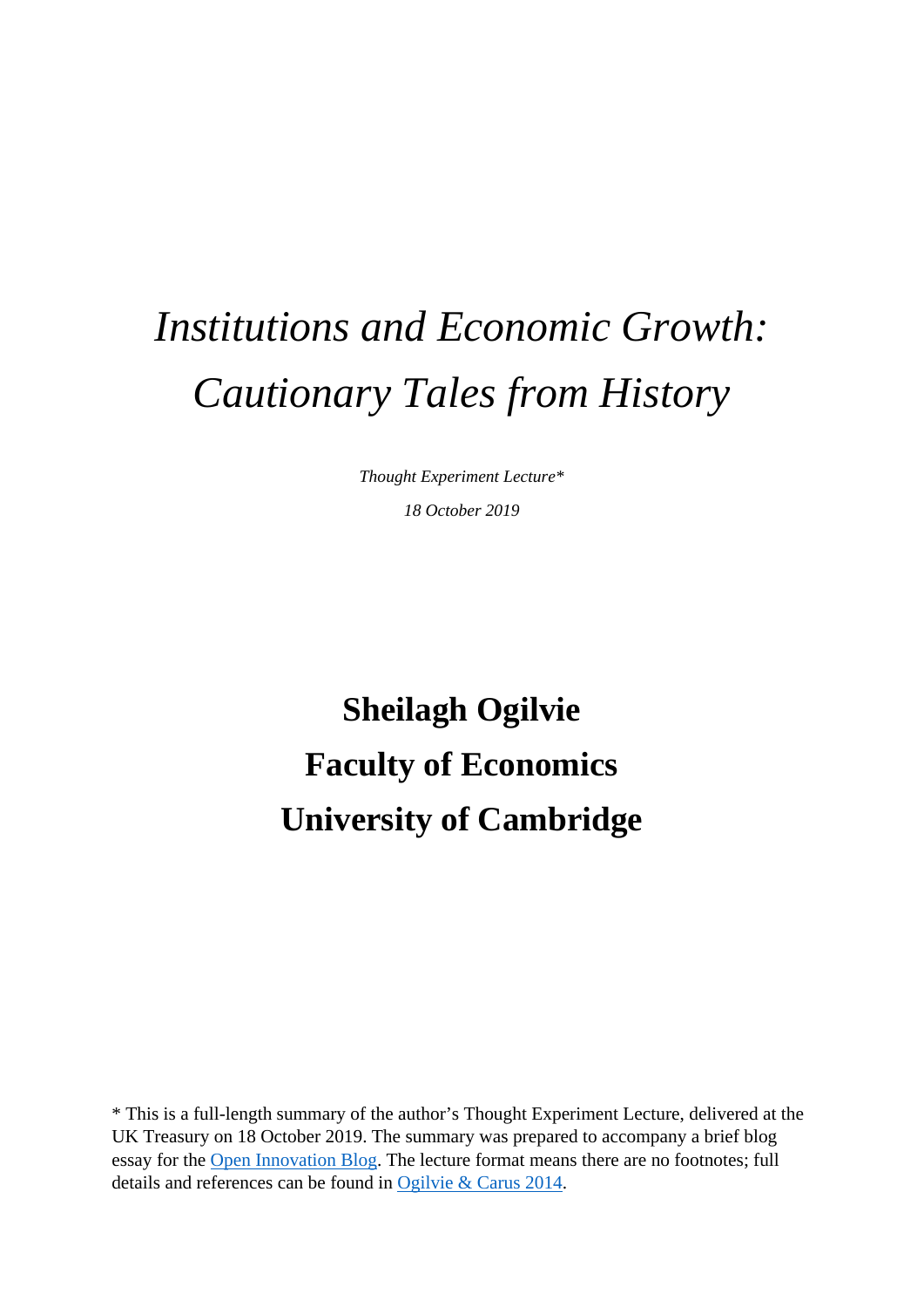### **Institutions and Economic Growth: Cautionary Tales from History** Sheilagh Ogilvie

#### **"Learn from history or you're doomed to repeat it." – Really?**

As [an economist who works on the past,](http://www.econ.cam.ac.uk/people/faculty/sco2) I like to believe that history matters. And there's plenty to learn from the past – especially the crucial eight centuries between 1000 and 1800. But the most important lesson is that history *doesn't* repeat itself.

There are some bits of history that we'd love to repeat. Economic growth took off during the Italian Renaissance, the Dutch Golden Age, and the British Industrial Revolution. These economic miracles put Europe on the path to the wealth and well-being it enjoys today. If we worked out how to repeat this history, it would be marvellous.

But sadly, it's very tough to repeat history – especially the good bits. I explained why in my [Thought Experiment Lecture](http://www.econ.cam.ac.uk/news/ogilvie-thought-experiment-lecture-videos-october-19-all) at HM Treasury on 18 October 2019. I was asked to talk on ["Institutions and Economic Growth"](http://www.sciencedirect.com/science/article/pii/B9780444535382000083). But I couldn't resist adding the subtitle, "Cautionary Tales from History".

#### **The Basic Question in Economics**

Economists' most important question is this one. Why are some countries rich and others poor? In the medieval period, Europe was a backwater. But by around 1500, it was already growing faster than other continents, in what historians call the "Great Divergence". This was mainly because northwest Europe began to outperform southern, central and eastern Europe – the so-called "Little Divergence". The Low Countries – what are now Belgium, Luxembourg and the Netherlands – experienced stunning economic growth from around 1450 to around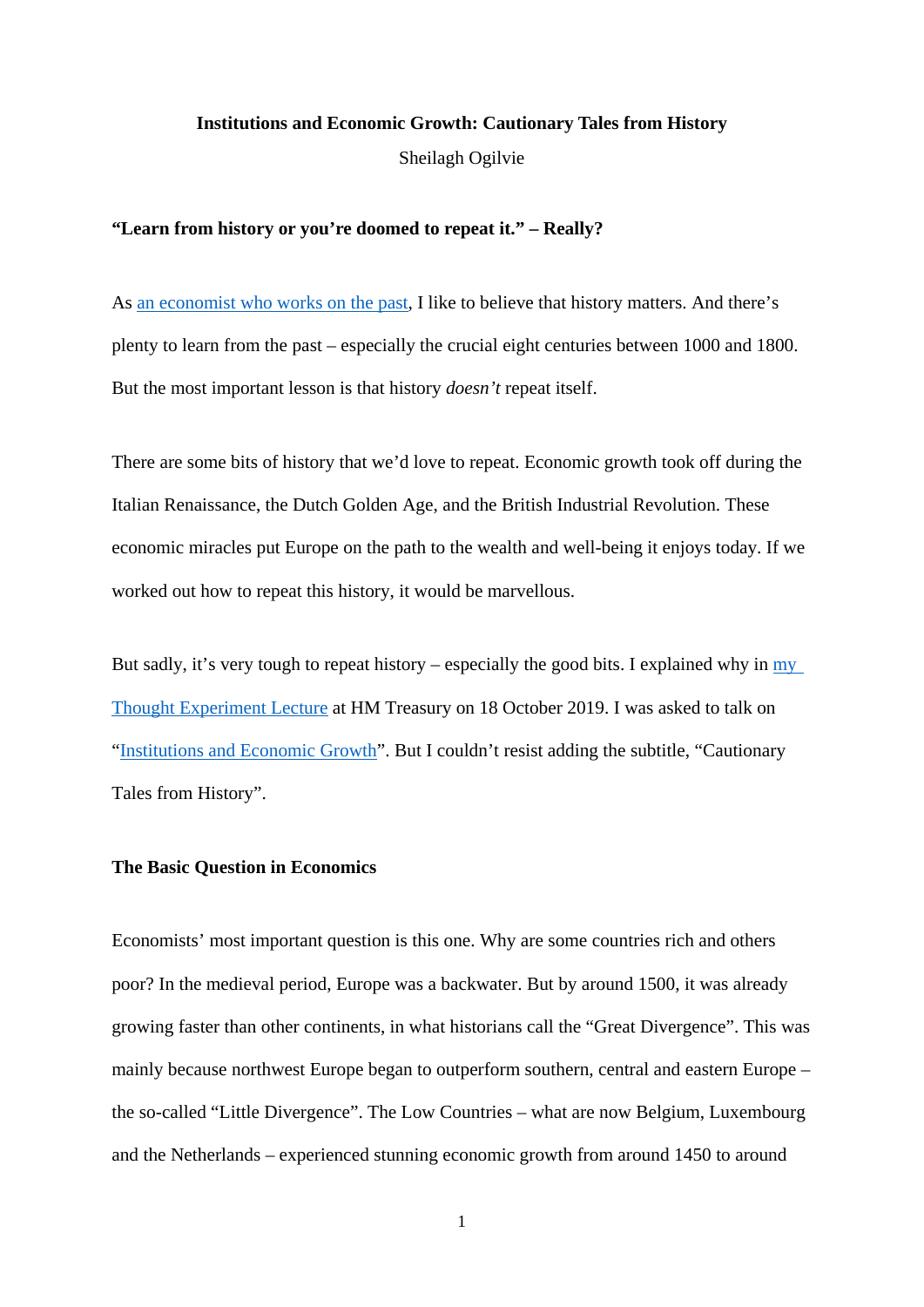1700. But around 1650, England started growing faster than the rest of northwest Europe. Then, in 1760, England launched the Industrial Revolution and took off into sustained growth – the first economy on the planet to do so.



Per capita GDP (\$1990) in Europe, 1300-1850

What caused this economic divergence? One important set of explanations focuses on institutions – "the humanly devised constraints that structure political, economic, and social interaction", in [Doug North's famous definition.](https://www.aeaweb.org/articles?id=10.1257/jep.5.1.97) One nice thing about institutions is that they are humanly devised. So they imply that policy matters. Many economists now think that if we can pinpoint the institutions that caused the northwest European economic miracle, we can trigger economic growth in modern poor regions, maybe even whole societies. We make history repeat itself.

My lecture looked at some popular institutional explanations for why England – which in practice meant Wales and Scotland as well – grew fast and industrialized first. I focused on three institutions: state capacity, parliaments, and the western family system. A sober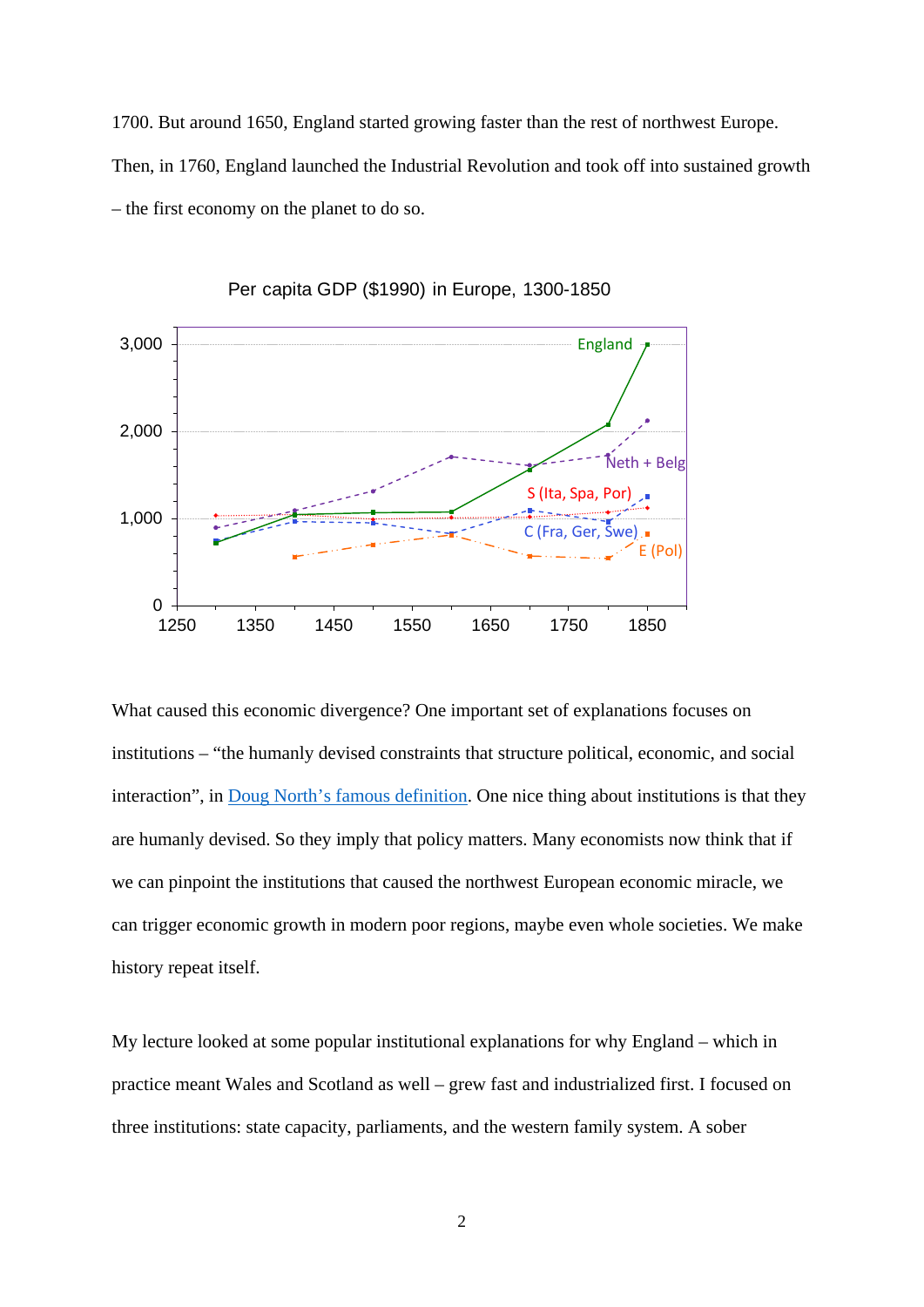investigation shows that each explanation fails some simple tests. From this, I draw some cautionary lessons about what we can and can't learn from history.

#### **State Capacity – A Two-Edged Sword**

"State capacity" is a hot topic right now. Simply put, it refers to the ability of a state to collect taxes, enforce law and order, and implement its policies. Some economists and policymakers argue that state capacity was a major reason England outperformed other European economies after 1650. The English state spurred growth because it protected the economy from external predation, made markets work better, established an effective bureaucracy to provide public goods, enforced an impartial rule of law, and engaged in nation-building which created cultural homogeneity. But does historical evidence support these ideas?

Predation, history shows, is something that states not only repel but create. Many highcapacity European states initiated predation. The [key thing about England](https://www.hup.harvard.edu/catalog.php?isbn=9780674809307) was that it was lucky enough to stay out of European wars until around 1700, after its economy had started growing and could support a bloated military.

Markets also experience the state as a two-edged sword. Some high-capacity European states did make markets work better by guaranteeing property rights and contract enforcement. But others made them work poorly by imposing trade barriers and granting monopolies to special-interest groups like [merchant associations,](http://www.amazon.com/Institutions-European-Trade-1000-1800-Cambridge/dp/0521747929/ref=la_B004HQXNRK_1_1?s=books&ie=UTF8&qid=1412531594&sr=1-1) craft guilds, and [powerful landlords.](http://www.econ.cam.ac.uk/people-files/faculty/sco2/full-texts/Ogilvie-2014-Serfdom%20in%20Germany.pdf)

Bureaucracies can do bad things as well as good ones. The earliest professional bureaucracies in Europe arose in Germany and Scandinavia, whose economies stayed poor and stagnant until after 1800. Economic growth accelerated in the Netherlands in the sixteenth century and in England in the seventeenth, long before they developed modern bureaucracies. How an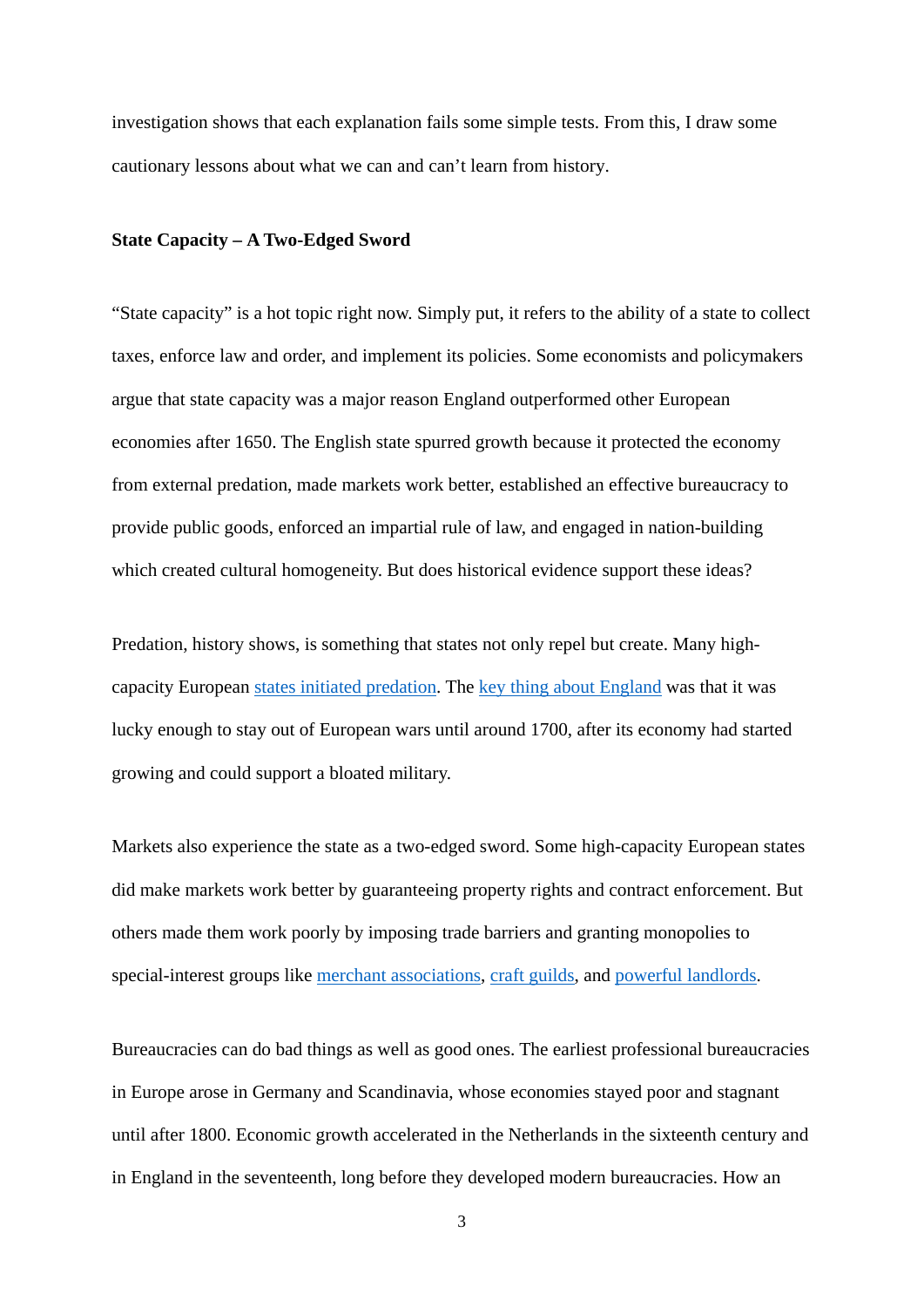efficient bureaucracy affects growth depends on what the bureaucracy does. Does it provide public goods like infrastructure, security, justice, education, and welfare? Or does it enforce monopolies and extract bribes?

The rule of law also has two sides. Germany and Sweden had very high legal capacity to enforce trade barriers and monopolies. England, by contrast, had very low legal capacity to do these things, at least before 1800. Which was better? If the law promotes harmful policies, a high-capacity state can enforce those very effectively.

Nation-building and cultural homogeneity also have a dark side. Historically, some culturally homogeneous economies such as Germany and Sweden stagnated. Quite a few heterogeneous ones, such as Britain, Belgium, and Switzerland grew fast. The Netherlands and England welcomed economic migrants from all over Europe in the early modern period, [fueling](https://onlinelibrary.wiley.com/doi/abs/10.1111/j.1468-0289.2010.00547.x) their [economic dynamism.](https://onlinelibrary.wiley.com/doi/abs/10.1111/j.1468-0289.2010.00547.x) Coordinating on a shared national ideology can facilitate social harmony. But it can also fuel external warfare and internal oppression, for instance against Jews, women, or migrants.

On state capacity, the lessons from history are bleak. Having high state capacity will only benefit economic growth if the state does things that are good for growth – and state capacity alone does not guarantee this.

#### **Are Parliaments the Key to Growth?**

A popular "lesson from history" is that strong parliaments caused economic growth [\(North](https://www.cambridge.org/core/journals/journal-of-economic-history/article/constitutions-and-commitment-the-evolution-of-institutions-governing-public-choice-in-seventeenthcentury-england/2E0D2B2D3490BE5C556D836ACB096362) [and Weingast 1989,](https://www.cambridge.org/core/journals/journal-of-economic-history/article/constitutions-and-commitment-the-evolution-of-institutions-governing-public-choice-in-seventeenthcentury-england/2E0D2B2D3490BE5C556D836ACB096362) Acemoglu [and Robinson 2012\)](https://www.penguinrandomhouse.com/books/205014/why-nations-fail-by-daron-acemoglu-and-james-a-robinson/). According to this view, in Britain after the Glorious Revolution of 1688, a Parliament manned by "wealth-holders" protected property rights from a rapacious executive, and this made a major contribution to British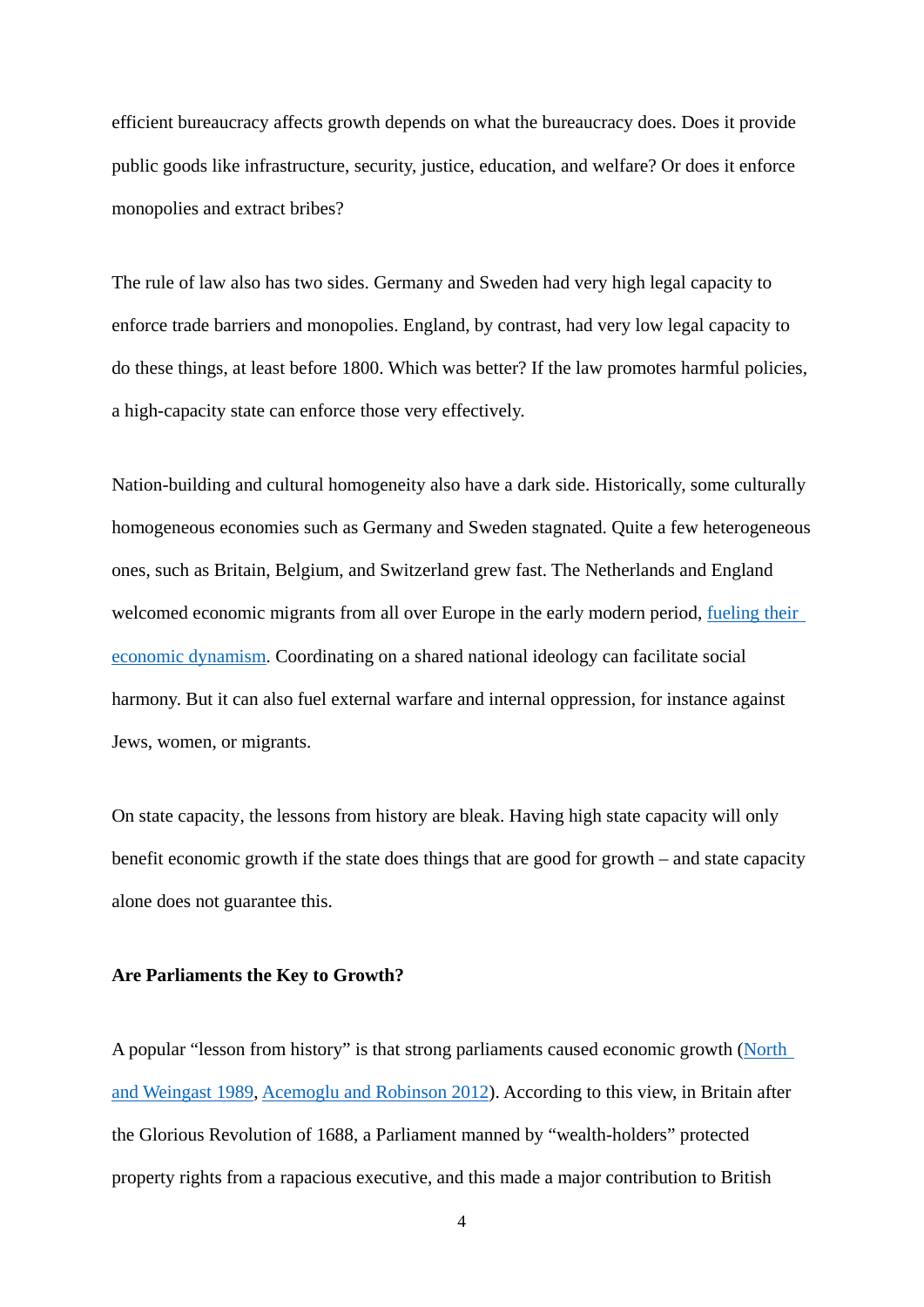industrial take-off in the 1760s. The policy implications are clear: modern LDCs can ensure economic growth by setting up strong parliaments.

This argument is very attractive, given the many reasons for believing that parliamentary government is a good thing for its own sake. But does economic history support the idea that strong parliaments are invariably beneficial for growth? Sadly not.

Even in Britain, there is [no evidence of any discontinuity](http://refhub.elsevier.com/B978-0-444-53538-2.00008-3/h1320) in Parliament-Crown relations around 1688 – the "Glorious Revolution" was evolutionary, not revolutionary. There is also [no discontinuity in British economic growth](https://www.sciencedirect.com/science/article/pii/S0147596716300543) around 1688 – the institutional causes for English economic growth must have already been active in 1650 or 1600.

Poland had a very strong parliament from the sixteenth to the nineteenth century. But it represented noble landowners and mainly acted to enforce serfdom, leading to the long stagnation and contraction of the Polish economy.

The southwest German state of [Württemberg had a very strong parliament,](http://www.econ.cam.ac.uk/people-files/faculty/sco2/full-texts/Ogilvie-1999-The%20state%20in%20Germany.pdf) which was often compared to that of England. But the Württemberg parliament mainly represented urban guildsmen and enforced cartel privileges for merchants and industrialists. This contributed to the long-term stagnation of the Württemberg economy, even by German standards.

The Netherlands had strong parliaments, on both national and provincial level. These coexisted with economic growth during the Dutch Golden Age from 1560 to 1700. But after 1700 Dutch parliaments increasingly enforced privileges for entrenched interest-groups, contributing to economic stagnation and late industrialization.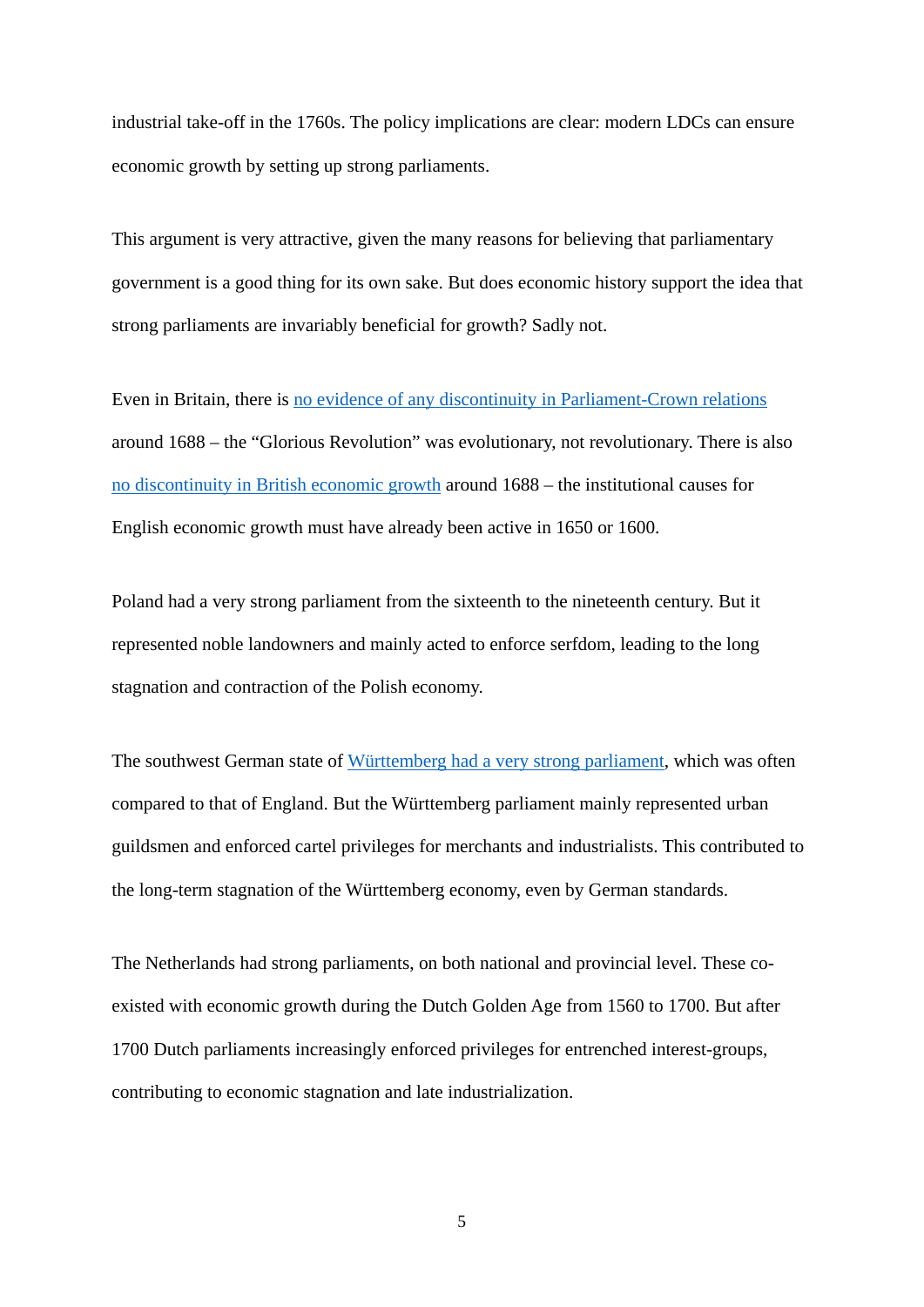History shows that in societies where "wealth holders" enjoyed parliamentary representation, they didn't always use it to improve the ease of doing business for everyone. Instead, they often used it to secure institutional privileges to extract rents for themselves, even though it harmed the economy as a whole – a bleak historical health-warning for vibrant modern democracies such as India.

Public institutions are needed for markets to function, and parliaments are an important component of public institutions. But what matters is what parliament *does* with its powers. We need to understand how to repeat the good history of parliaments and not the bad. This means analyzing the entire institutional framework, which decides how wealth holders become wealthy, how they (or others) obtain parliamentary representation, whether parliament passes policies that are good or bad for growth, and how parliamentary decisions are implemented in the real economy.

#### **Did the "Western Family System" Cause Economic Growth?**

A final cautionary tale concerns a very different institution – the family. There is a popular argument that the key institution that caused European economic success was the "western family system". This argument focuses on the so-called "European Marriage Pattern", which involved late marriage (age 25-30 for both sexes), high lifetime celibacy (10-20% of people never marrying), and a nuclear-family-based household structure. This family system, it is claimed, favoured economic growth in four ways:

1. The fact that people delayed marriage until they could support themselves independently calibrated fertility [and population growth to economic conditions,](https://link.springer.com/article/10.1007/s10887-006-9007-6) leading to higher capital accumulation and innovation, and an "escape from Malthus".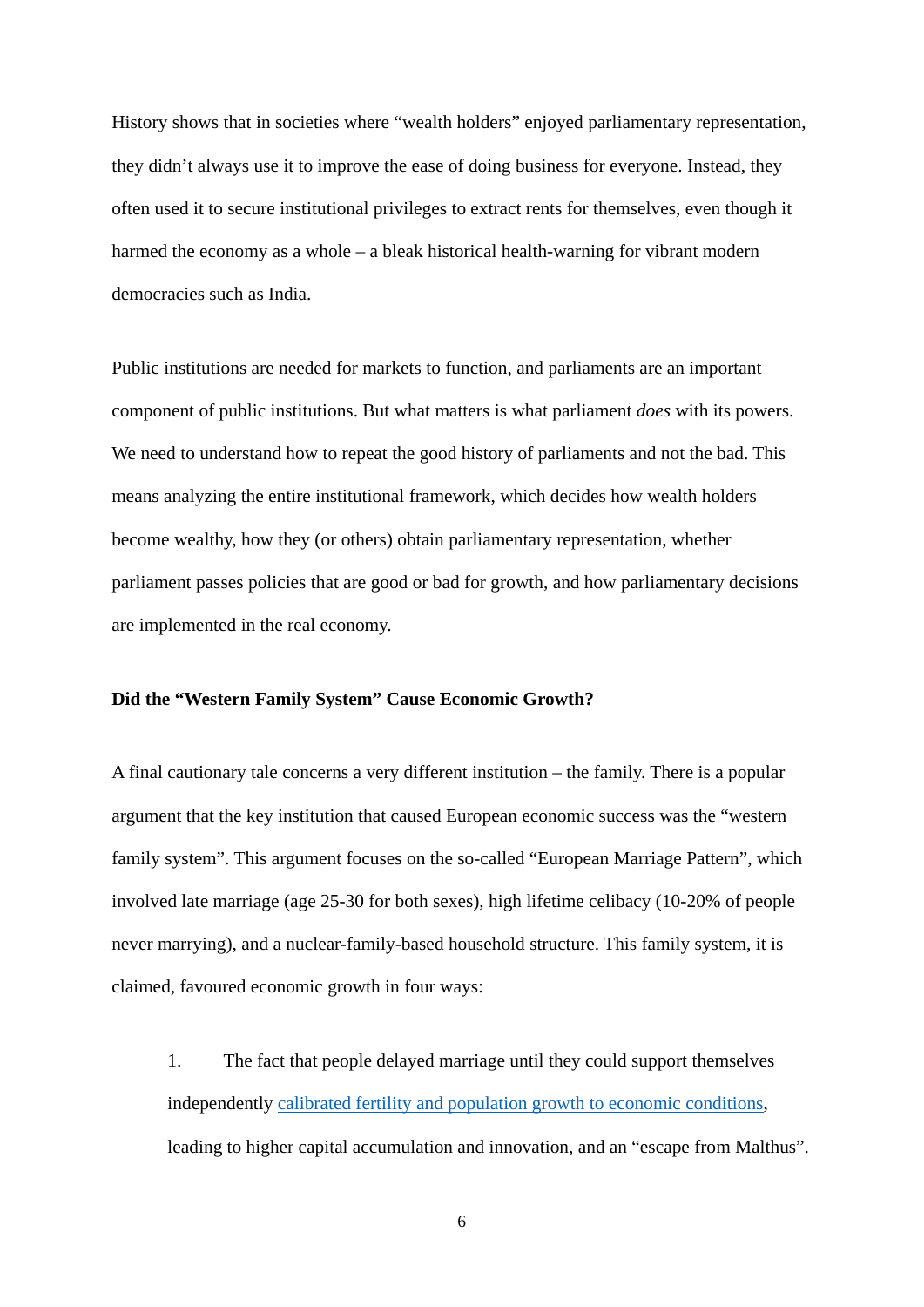2. Late marriage and high celibacy reduced total fertility, thus motivating parents to make a "quantity-quality trade-off", in which they had fewer children but each child got [more education,](https://onlinelibrary.wiley.com/doi/abs/10.1111/ehr.12651) which then fuelled economic growth.

3. Late marriage and high celibacy meant that [women](https://onlinelibrary.wiley.com/doi/10.1111/j.1468-0289.2009.00483.x) worked in the market and invested in their own skills, which benefited the economy at large.

4. The nuclear-family system generated [good norms](https://www.aeaweb.org/articles?id=10.1257/aer.100.2.135) such as prudence, generalized morality, rule of law, and respect for women, which created the cultural basis for economic growth.

England industrialized first, it is argued, because it had an "extreme" version of this European Marriage Pattern.

If these lessons from history are true, it would imply that people in modern poor economies must change deeply rooted aspects of their private life to achieve economic growth.

But is the European Marriage Pattern indeed why England industrialized? In 2014, Tracy Dennison and I carried out [a meta-analysis of 365](https://www.cambridge.org/core/journals/journal-of-economic-history/article/does-the-european-marriage-pattern-explain-economic-growth/6B90AE4652BA0B021897CCF66A9DD52A) demographic studies, comprising 4,705 observations of marriage age, lifetime celibacy rates, and nuclear family prevalence, covering 33 European countries across the four centuries from 1500 to 1900.

We found that England and the Netherlands, the miracle economies of the early modern "Little Divergence", had very moderate versions of the European Marriage Pattern. The most extreme variants of the European Marriage Pattern were found in Scandinavia, Germany, Austria, and Bohemia – poor and stagnant economies. Moreover, England moved away from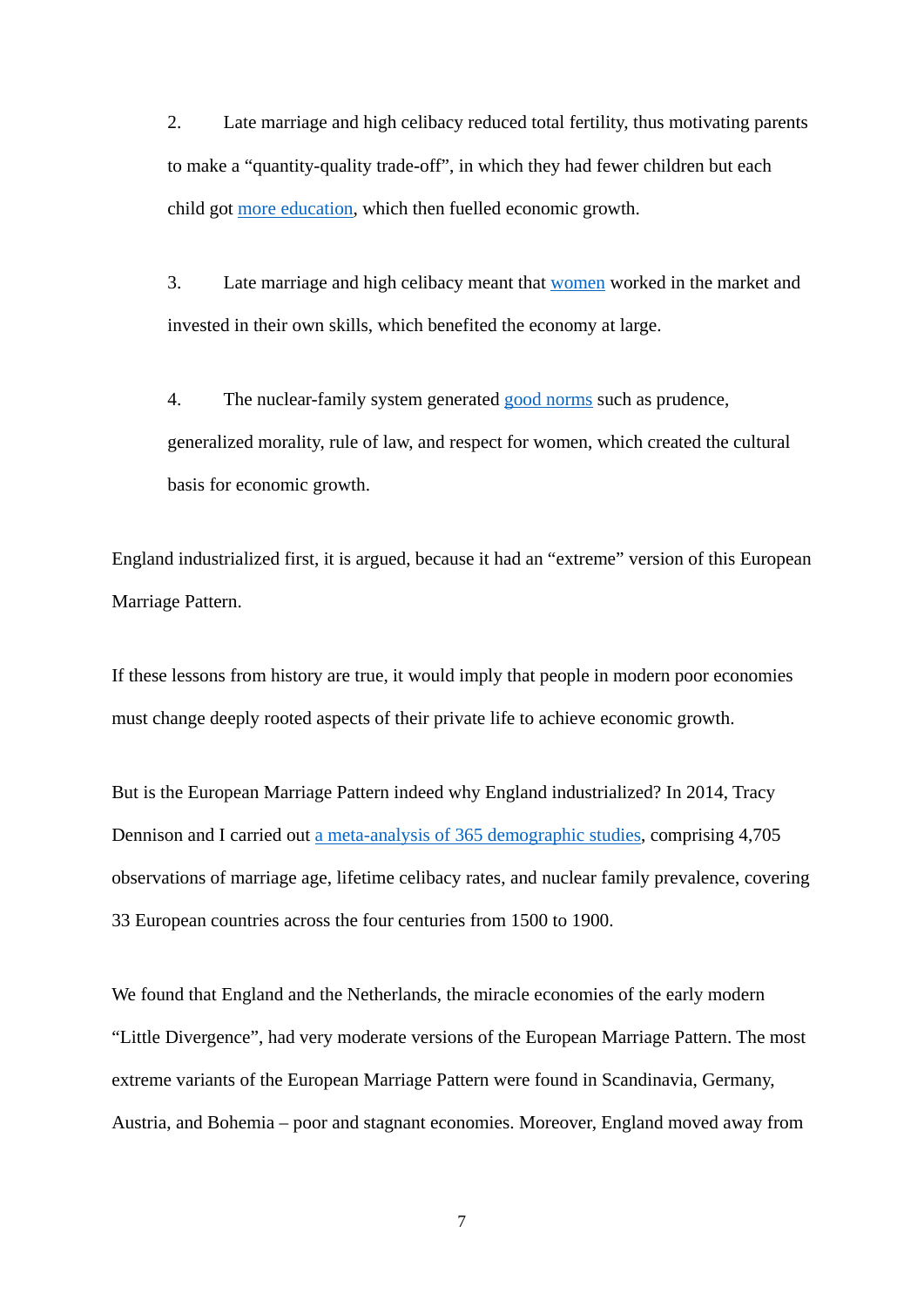the European Marriage Pattern before and during Industrial Revolution: between 1670 and 1810 female marriage age in England fell from 27 to 24 years.

Calibration of fertility to economic conditions was stronger in many other European economies than in England. Educational levels were higher in slow-growing economies such as Germany and Sweden than in fast-growing ones such as England or Flanders. Women's position was not invariably high under extreme versions of the European Marriage Pattern. And there is no concrete evidence that nuclear families created better norms than other family systems.

The "western family system", it turns out, prevailed in a whole range of institutional contexts. In dynamic England and the Netherlands, a moderate variant of the European Marriage Pattern existed in a framework of good property rights, well-functioning markets, and few restrictions on women's work. In central, eastern-central, and nordic Europe, an extreme form of the European Marriage Pattern existed in a framework of intense community, guild, and landlord controls on property rights, labour markets, and innovation, accompanied by low output, slow growth, and late industrialization.

The family is always embedded in a wider system of underlying institutions that shape demographic and economic choices. The institutions needed to sustain the "western family system" were not necessarily the same as those that promoted economic growth. It was the institutional system as a whole, not the family in isolation, that influenced whether an economy grew or stagnated.

#### **Cautionary Tales from History**

Historical institutions have become popular in explaining economic growth. But any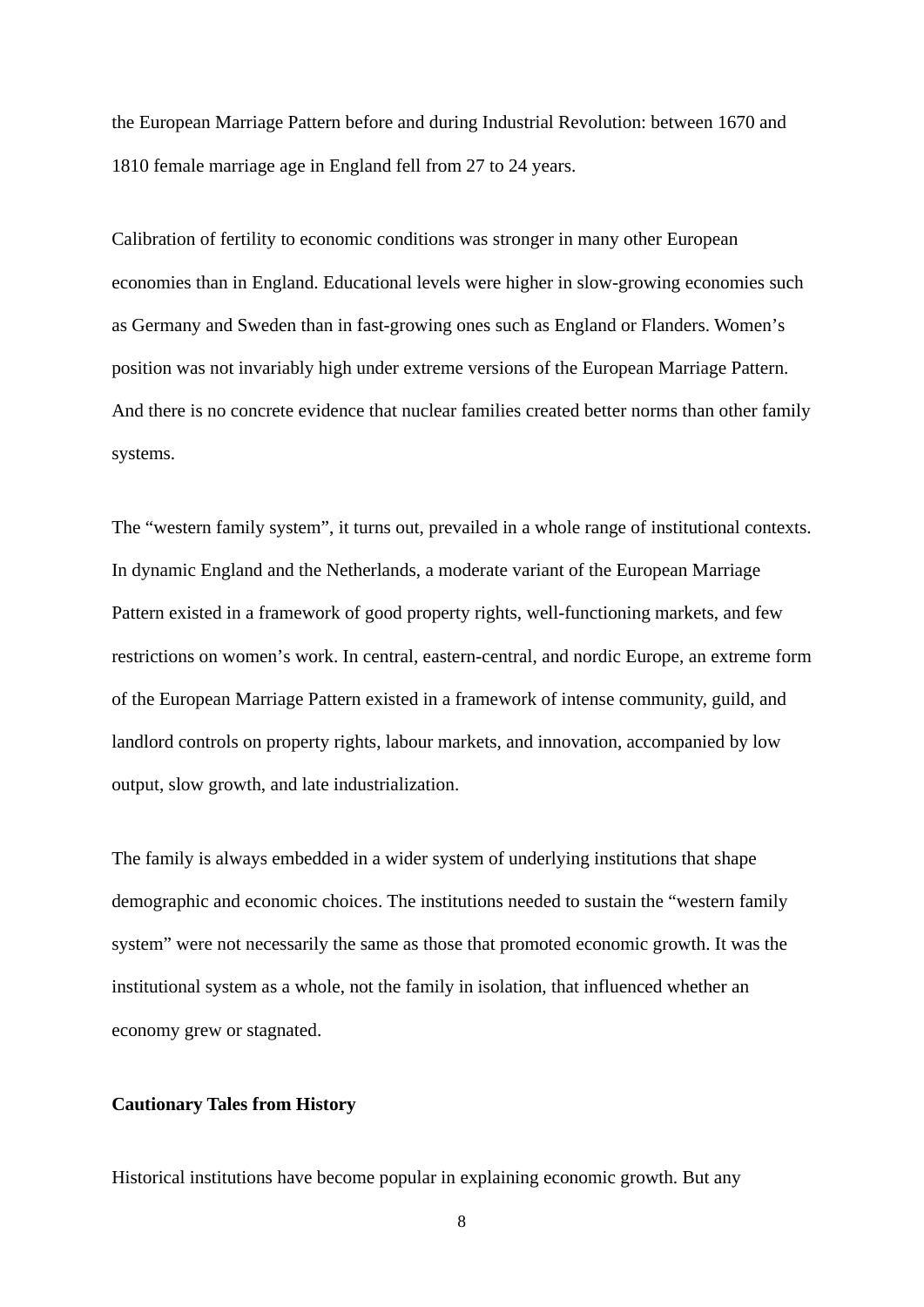historical explanation has to do at least three things:

- 1. establish that Institution X existed only in fast-growing economies;
- 2. establish that Institution X did only good things;
- 3. explain why Institution X caused growth in England and not elsewhere.

There *is* an institutional explanation for why the Industrial Revolution happened first in England. However, it doesn't involve looking at particular institutions – state capacity, parliament, the family system – in isolation. Instead, it resides in the whole institutional framework – a variegated system of institutions that checked each other's abuses. What was this interconnected, growth-friendly institutional system? It had three key elements:

1. **Government:** In the early modern period, England and the Netherlands gradually developed an efficient system of taxation and public finance, which enabled the government to stop enforcing the privileges of special-interest groups that harmed economic growth.

2. **Markets:** As a result, markets in England gradually became much [less](http://www.econ.cam.ac.uk/people-files/faculty/sco2/full-texts/Ogilvie-2000-The%20European%20economy.PDF)  [manipulated by special-interest groups.](http://www.econ.cam.ac.uk/people-files/faculty/sco2/full-texts/Ogilvie-2000-The%20European%20economy.PDF) This meant producers could trade with consumers without having to buy off parasites (landlords, guilds, communities, the church) along the way. Markets could allocate land, labour and capital more efficiently, and reward innovators who introduced new products and processes.

3. **Civil society:** England developed a heterogeneous civil society strong enough to monitor and resist attempts to manipulate markets and corrupt governments, but also to exert checks and balances inside civil society itself, preventing any one element – the church, the guilds, local communities, noble landlords – from